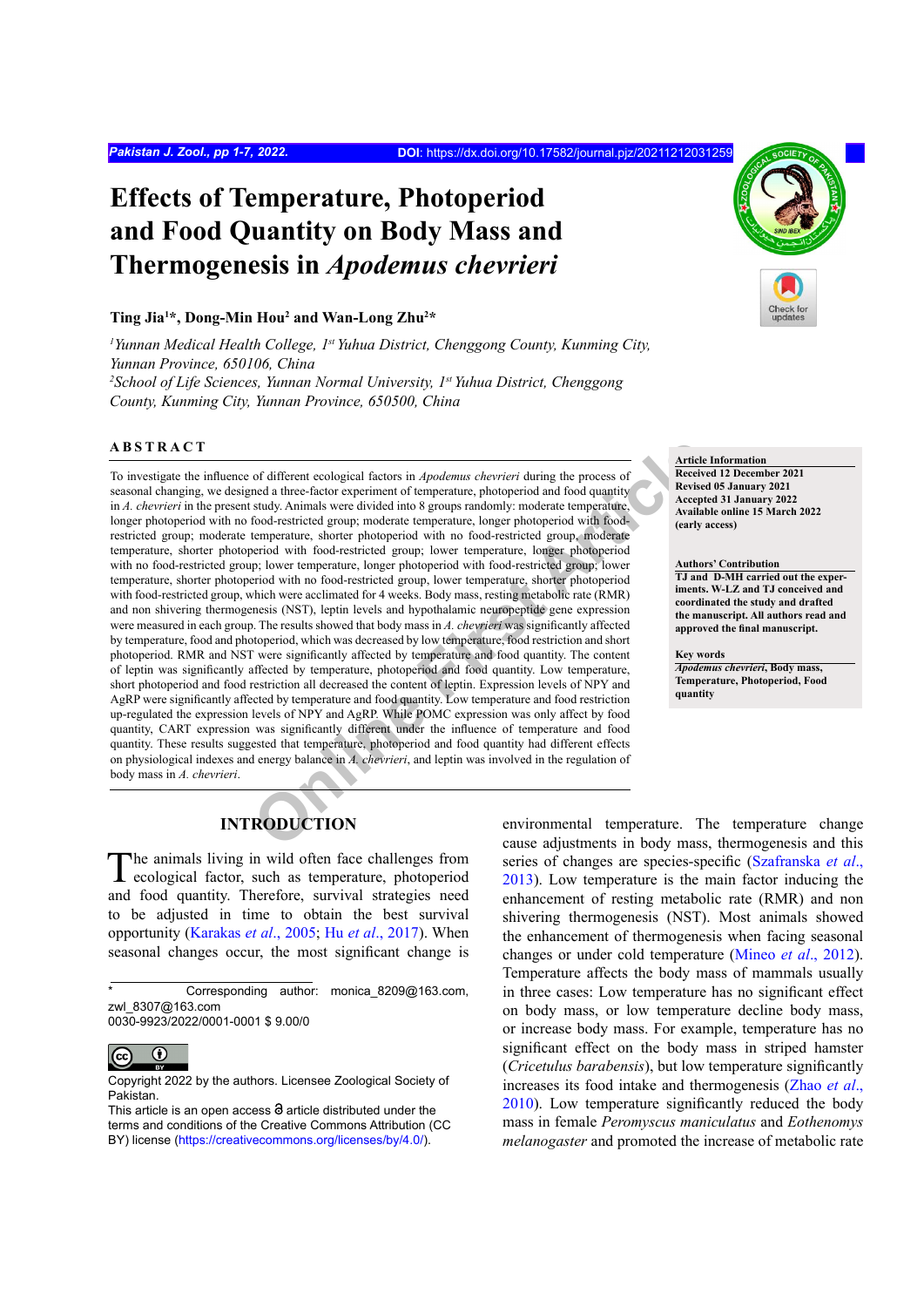[\(Rezende](#page-5-2) *et al*., 2004; Xu *et al*[., 2010\)](#page-5-3). However, *Tupaia belangeri* increased its body mass under low temperature (Zhang *et al*[., 2014\)](#page-6-1). Photoperiod is also an important signal of seasonal change, and HPV axis recognized the changes of photoperiod, and then stimulates hormone secretion, adjusting food intake and energy metabolism in mammals ([Zhang](#page-6-2) *et al*., 2015). There are three main types of mammalian body mass changes response to photoperiod: body mass is not affected by photoperiod changes, short photoperiod inhibits body mass, and body mass gain under short photoperiod (Gao *et al*[., 2013](#page-4-1)). Generally, metabolisms of mammals under short photoperiod were higher than those under long photoperiod. *Microtus oeconomus* showed a decreasing trend in body mass and enhanced thermogenesis under short photoperiod (Wang *et al*[., 2006\)](#page-5-4). Similarly, NST in *Lasiopodomys brandtii* was enhanced under short photoperiod, while the serum leptin level was significantly affected by photoperiod (Lu *et al*., [2007\)](#page-5-5). Change of food quantity is also an important factor affecting their survival when mammals face seasonal changes [\(Yom-Tov and Yom-Tov, 2005;](#page-5-6) Zhao *et al*., 2011). Studies have shown that *Eothenomys milletus* can reduce body mass, metabolic rate to cope with food shortage (Zhu *et al*[., 2014\)](#page-6-3). *Mus musculus* become more active and consume more energy after food restriction, resulting in lower body mass and fat mass (Kirkwood and Shanley, [2005\)](#page-5-7).

Leptin is a protein mainly expressed in adipose tissue, which regulates animals' weight and energy metabolism by binding to specific receptors in hypothalamus (Friedman [and Halaas, 1998](#page-4-2)). The changes of environmental factors affect the leptin content. For example, low temperature and short photoperiod reduce the leptin content in *T. belangeri*, *L. brandtii* and *Meriones unguiculatus* (Zhang *et al*., 2014; [Li and Wang, 2007](#page-5-8)). It is reported that serum leptin levels in mammals decrease during food restriction (Rousseau *et al*[., 2003](#page-5-9)). The hypothalamus regulates the feeding and energy of animals through neuropeptide Y (NPY), agouti related protein (AgRP), pro-opiomelanocortin (POMC) and cocaine and amphetamine regulated transcription peptide (CART) [\(Morton](#page-5-10) *et al*., 2006).

*Apodemus chevrieri*, is a typical Paleoboreal animal [\(Corbet, 1978](#page-4-3)). Previous studies reported that *A. chevrieri* lost weight and increased thermogenesis under cold acclimation (Zhu *et al*[., 2011](#page-6-4)). Short photoperiod inhibited the body mass in *A. chevrieri*, stimulated the increase of thermogenesis and reduced the concentration of serum leptin (Zhu *et al*[., 2013a](#page-6-5)). Food restriction decreased body mass and thermogenic capacity in *A. chevrieri* significantly (Zhu *et al*[., 2013b\)](#page-6-6). Based on the above research, the three factor experiment of temperature, photoperiod and food quantity in *A. chevrieri* was designed to determine

the relationship between temperature, photoperiod, food quantity and energy balance of *A. chevrieri*, we hypothesized that temperature, photoperiod and food quantity will affect the energy metabolism in *A. chevrieri*, and the effects of those three ecological factors were different, further clarify the relationship between leptin and body mass regulation, and better understand the impact of seasonal changes in energy metabolism in *A. chevrieri*.

# **MATERIALS AND METHODS**

#### *Animals*

The experimental animals were collected in 2020 in Jianchuan County, Dali City, Yunnan Province (99°75´E, 26°43´N, altitude 2590 m). After disinfecting and killing fleas, the captured animals were brought back to the single cage in the animal feeding room of Yunnan Normal University, and housed individually in a wire cage (26 cm×16 cm×15 cm). Water and foods were provided *ad libitum*.

**EXECUTE:**<br> **EXECUTE:**<br> **EXECUTE:**<br> **EXECUTE:**<br> **EXECUTE:**<br> **EXECUTE:**<br> **EXECUTE:**<br> **ONEXELATE:**<br> **EXECUTE:**<br> **ONEXELATE:**<br> **ONEXELATE:**<br> **ONEXELATE:**<br> **CONFIGUATE:**<br> **EXECUTE:**<br> **EXECUTE:**<br> **EXECUTE:**<br> **EXECUTE:**<br> **EXECU** The three factor experiment of temperature, photoperiod and food quantity in *A. chevrieri* was designed. The animals were randomly divided into 8 groups (n=48, ♀:17, ♂: 31): moderate temperature, longer photoperiod with no food-restricted group (normal temperature LC), 25 °C, 16L: 8D, free feeding and drinking; moderate temperature, shorter photoperiod with no food-restricted group, 25°C, 8L: 16D, free feeding and drinking (normal temperature SC); moderate temperature, longer photoperiod with food-restricted group, 25°C, 16L: 8D, the amount of food was 80% of the daily intake, and free drinking (normal temperature LF); moderate temperature, shorter photoperiod with food-restricted group,  $25 \text{ °C}$ , 8L: 16D, the amount of food was 80% of the daily intake, and free drinking (normal temperature SF); low temperature, longer photoperiod with no food-restricted group,  $5 °C$ , 16L: 8D, free feeding and drinking (low temperature LC); low temperature, shorter photoperiod with no food-restricted group,  $5 \text{ °C}$ , 8L: 16D, free to feeding and drinking (low temperature SC); low temperature, longer photoperiod with food-restricted group,  $5 °C$ ,  $16L$ :  $8D$ , the amount of food was 80% of the daily intake, and free drinking water (low temperature LF); low temperature, shorter photoperiod with food-restricted group,  $5 \text{ }^{\circ}C$ , 8L: 16D, the amount of food was 80% of the daily intake, and free drinking (low temperature SF); 8 groups of animals were domesticated under their respective conditions for 4 weeks, the number of animals in each group was 6. Body mass was measured on day 0 and 28, and the animals were killed after 28 days. Thermogenic capacity, serum leptin content and hypothalamic neuropeptide gene expression were measured on day 28.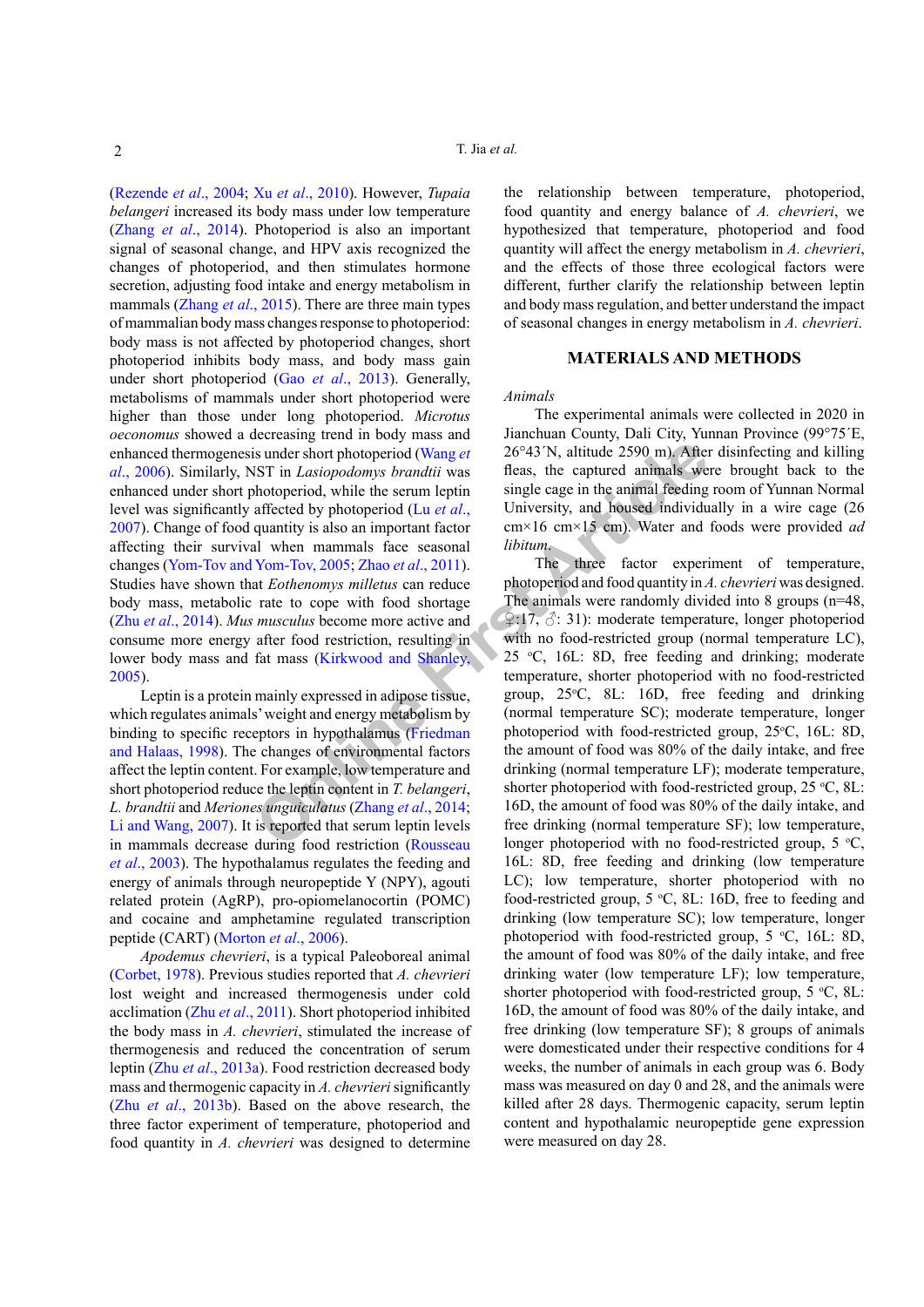#### *Measurement of RMR and NST*

Body mass, RMR, and NST were measured using the metabolic system (BXY-R, Sable Systems). *A. chevrieri* were acclimated to calorimetry cages prior to 30 min the study and data collection, see details for specific measurement methods in Zhang *et al*[. \(2011\)](#page-6-7).

# *Measurement of serum leptin levels and hypothalamic neuropeptide gene expression*

After the experiment, the animals were killed, and the serum leptin content was measured by leptin radioimmunoassay kit (Linco company, USA) ([Zhu](#page-6-8) *et al*., [2012a](#page-6-8)). The gene expression of hypothalamic neuropeptide NPY, AgRP, POMC and CART was determined, the primers for amplification sequence and measurement methods are detailed in the literature (Zhang *et al*., 2015).

#### *Statistical analysis*

tion sequence and measurement<br>
the literature (Zhang *et al.*, 2015).<br>
Fig. 1. Effect of temperature,<br>
zed using the software package<br>
all statistical analyses, data were<br>
ons of normality and homogeneity<br>
nogorov–Smirnov Data were analyzed using the software package SPSS 22.0. Prior to all statistical analyses, data were examined for assumptions of normality and homogeneity of variance using Kolmogorov–Smirnov and Levene tests, respectively. Since no gender effects were found on almost all measured parameters, data from females and males were combined. The change of body mass was tested by Three-Way ANOVA. The differences of RMR and NST, leptin content and hypothalamic neuropeptide expression between groups were tested by Three-Way ACNOVA, in which body mass was used as covariate. Results are presented as means  $\pm$  SE, and *P*<0.05 was considered to be statistically significant.

### **RESULTS**

#### *Body mass*

There was no significant difference of body mass in *A. chevrieri* in 8 groups before the experiment ( $P > 0.05$ ). After 28 days, body mass in *A. chevrieri* was significantly affected by temperature, food quantity and photoperiod. Low temperature, food restriction and short photoperiod reduced body mass in *A. chevrieri* (temperature:  $F_{1,40}$  = 6.65,  $P < 0.01$ ; photoperiod:  $F_{1,40} = 2.15$ ,  $P < 0.05$ ; food quantity:  $F_{1,40} = 9.87, P < 0.01,$  [Fig. 1\)](#page-2-0).

#### *RMR and NST*

RMR was significantly affected by temperature and food quantity after 28 days in *A. chevrieri* (temperature:  $F_{1,40} = 12.32, P \le 0.01$ ; food quantity:  $F_{1,40} = 15.32, P \le$ 0.01). RMR in low temperature group was higher than that of normal temperature group, and food restriction decreased RMR ([Fig. 2](#page-2-1)). On day 28, NST was significantly affected by temperature, food quantity and photoperiod (temperature:  $F_{1,40} = 9.36$ ,  $P < 0.01$ ; photoperiod:  $F_{1,40} =$ 3.21,  $P < 0.05$ ; food quantity:  $F_{1,40} = 6.57$ ,  $P < 0.01$ ). Low temperature and short photoperiod increased NST, while food restriction decreased NST in *A. chevrieri* [\(Fig. 2](#page-2-1)).



<span id="page-2-0"></span>Fig. 1. Effect of temperature, photoperiod and food quantity on body mass in *Apodemus chevrieri.*



<span id="page-2-1"></span>Fig. 2. Effect of temperature, photoperiod and food quantity on RMR and NST in *Apodemus chevrieri.*

# *Serum leptin levels and hypothalamic neuropeptide gene expression*

Serum leptin levels was significantly affected by temperature, photoperiod and food quantity after 28 days of domestication in *A. chevrieri* (temperature:  $F_{140}$  $= 12.32, P < 0.01$ ; photoperiod:  $F_{140} = 5.63, P < 0.01$ ; food quantity:  $F_{1,40} = 32.32, P \le 0.01$ ). Low temperature, short photoperiod and food restriction decreased the leptin content ([Fig. 3\)](#page-3-0). NPY expression was significantly affected by temperature and food quantity (temperature:  $F_{1,40} = 17.63$ ,  $P < 0.01$ ; food quantity:  $F_{1,40} = 13.32$ ,  $P <$ 0.01); AgRP expression was also significantly affected by temperature and food quantity (temperature:  $F_{1,40}$  $= 8.93, P < 0.01$ ; food quantity:  $F_{140} = 6.28, P < 0.01$ ). Low temperature and food restriction increased the expression of NPY and AgRP ([Fig. 4\)](#page-3-1). POMC expression was significantly affected by food quantity  $(F_{1,40} = 15.32)$ ,  $P < 0.01$ ). CART expression was significantly affected by temperature and food quantity (temperature:  $F_{1,40}$  = 21.32,  $P < 0.01$ ; food quantity:  $F_{1,40} = 35.62$ ,  $P < 0.01$ .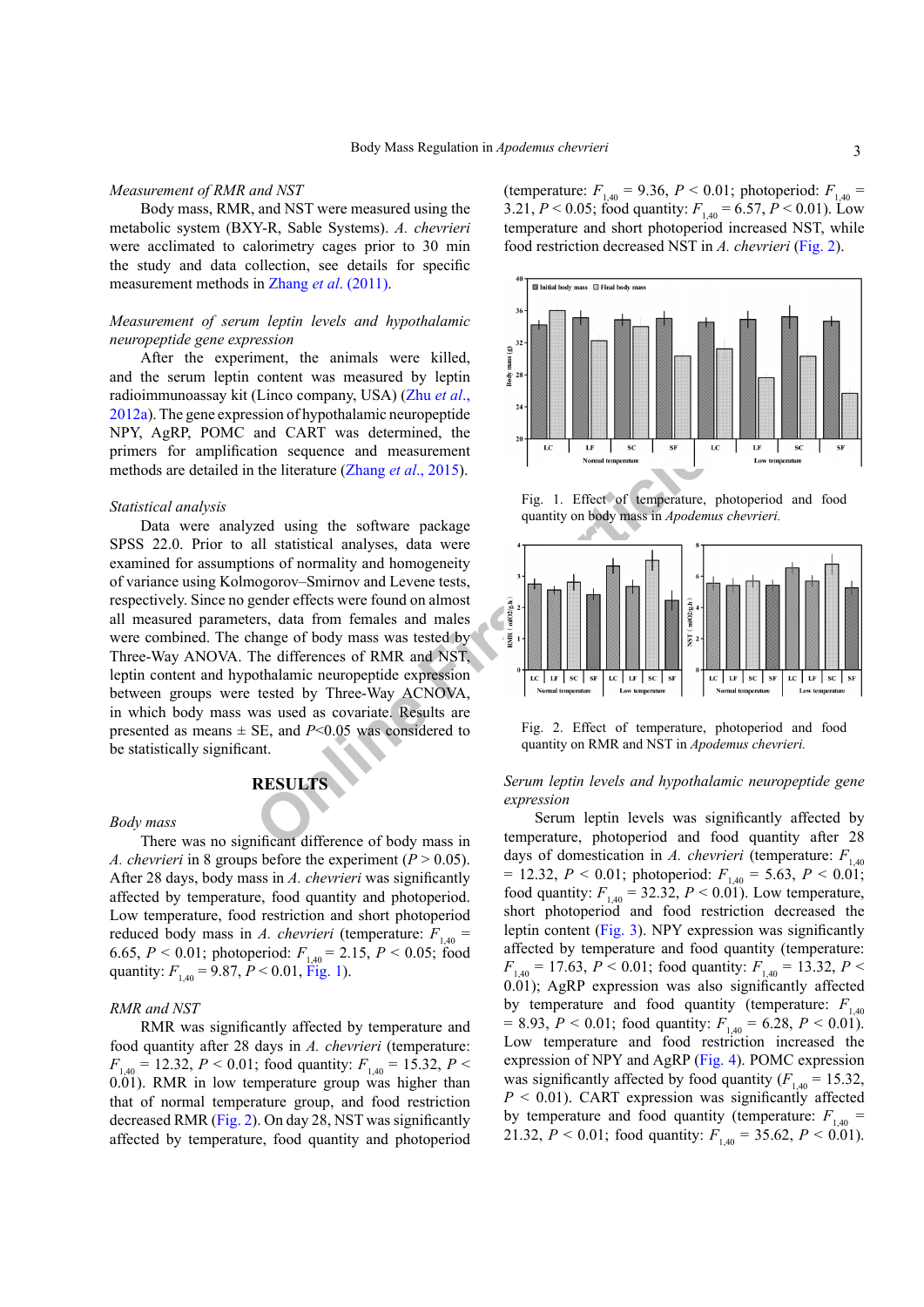Low temperature and food restriction reduced CART expression [\(Fig. 4\)](#page-3-1).



<span id="page-3-0"></span>Fig. 3. Effect of temperature, photoperiod and food quantity on serum leptin levels in *Apodemus chevrieri.*



<span id="page-3-1"></span>Fig. 4. Effect of temperature, photoperiod and food quantity on hypothalamic neuropeptide genes expression in *Apodemus chevrieri.*

#### **DISCUSSION**

Body mass of mammals will adjust to varying degrees when environmental changing (Akhtar *et al*., 2017). It is reported that some small rodents lose body mass and increase thermogenic capacity under low temperature or short photoperiod (Chen *et al*[., 2012](#page-4-4)). For example, *Microtus maximowiczii* and *Lasiopodomys brandtii*  decreased body mass significantly when exposed to cold temperature and short photoperiod [\(Li and Wang, 2007\)](#page-5-8). Body mass of some animals showed the opposite trend. For example, body mass in *T. belangeri* increased when they were affected by low temperature and short photoperiod (Zhu *et al*[., 2012a](#page-6-8)). Quantity and quality of food often become an important factor limiting their survival in mammals. Studies have shown that food restriction can lead to weight loss of most small mammals, including *M. unguiculatus*, *C. barabensis* and *E. miletus* ([Zhang and](#page-5-11)  [Wang, 2008;](#page-5-11) Zhao *et al*[., 2015](#page-6-9); Hou *et al*[., 2020\)](#page-4-5). This is mainly because hunger increases during the period of food shortage, resulting in increased food consumption, leading to body fat mass reduction and weight loss [\(Gutman](#page-4-6) *et al*[., 2008](#page-4-6)). In the present study, low temperature, short photoperiod and food restriction reduced the body mass in *A. chevrieri*, which is consistent with the results of weight loss in winter during seasonal changes (Zhu *et al*[., 2012b](#page-6-10)), indicating that *A. chevrieri* needs to reduce body energy consumption by reducing body mass in winter, so as to resist the stress of extreme conditions and obtain the best survival opportunity.

Figure 11 and Water the Stress of extreme condition of the control of the control of the interest of the interest of the interest of the interest of the interest of the interest of the interest of the interest of the inter Temperature affects the metabolism of mammals, which is mainly reflected under low temperature, promotes the increase of metabolism [\(Wanner](#page-5-12) *et al*., 2017). *Ochotona curzoniae* and *Microtus oeconomus* in the Qinghai Tibet Plateau of China mainly rely on increasing their metabolic rate to cope with the extreme cold environment and improve their cold tolerance (Wang *et al*[., 2006;](#page-5-4) Karol *et al*., 2014). During cold acclimation, animals will significantly increase their thermogenic capacity, such as *Mus musculus* and *Phodopus roborovskii* [\(Mineo](#page-5-1) *et al*., 2012; Chi and Wang, 2011). The change of photoperiod also affects energy consumption in many small mammals (Powell *et al*., 2002). Affected by the short photoperiod in winter, RMR and NST in *C. barabensis* were higher than those of in summer (Zhao *et al*., 2010). Short photoperiod not only reduced the body mass in *Phodopus roborovski*, but also increased their adaptive thermogenesis ([Zhang](#page-6-2) *et al*., 2015). However, *M. unguiculatus* have different effects on photoperiod (Li and Wang, 2005). In our results, RMR in *A. chevrieri* under low temperature group was higher than that of normal temperature group; Low temperature and short photoperiod increased NST in *A. chevrieri*, while food restriction decreased RMR and NST. The results were similar to that of smallest mammals. These results showed that *A. chevrieri* needed to increase thermogenesis under conditions similar to winter; when food resource is limited, it is necessary to reduce the energy consumption for RMR and NST to maintain the relative energy balance.

> Leptin further affects the synthesis and release of appetite neuropeptides by binding receptors in hypothalamus through blood circulation, inhibiting food intake and promoting energy consumption ([Fink](#page-4-8) *et al*[., 2007\)](#page-4-8). Temperature, photoperiod and food quantity affected leptin content and hypothalamic neuropeptide expression. For example, leptin decreased in winter in *E. miletus* as a hunger signal, allowing increased energy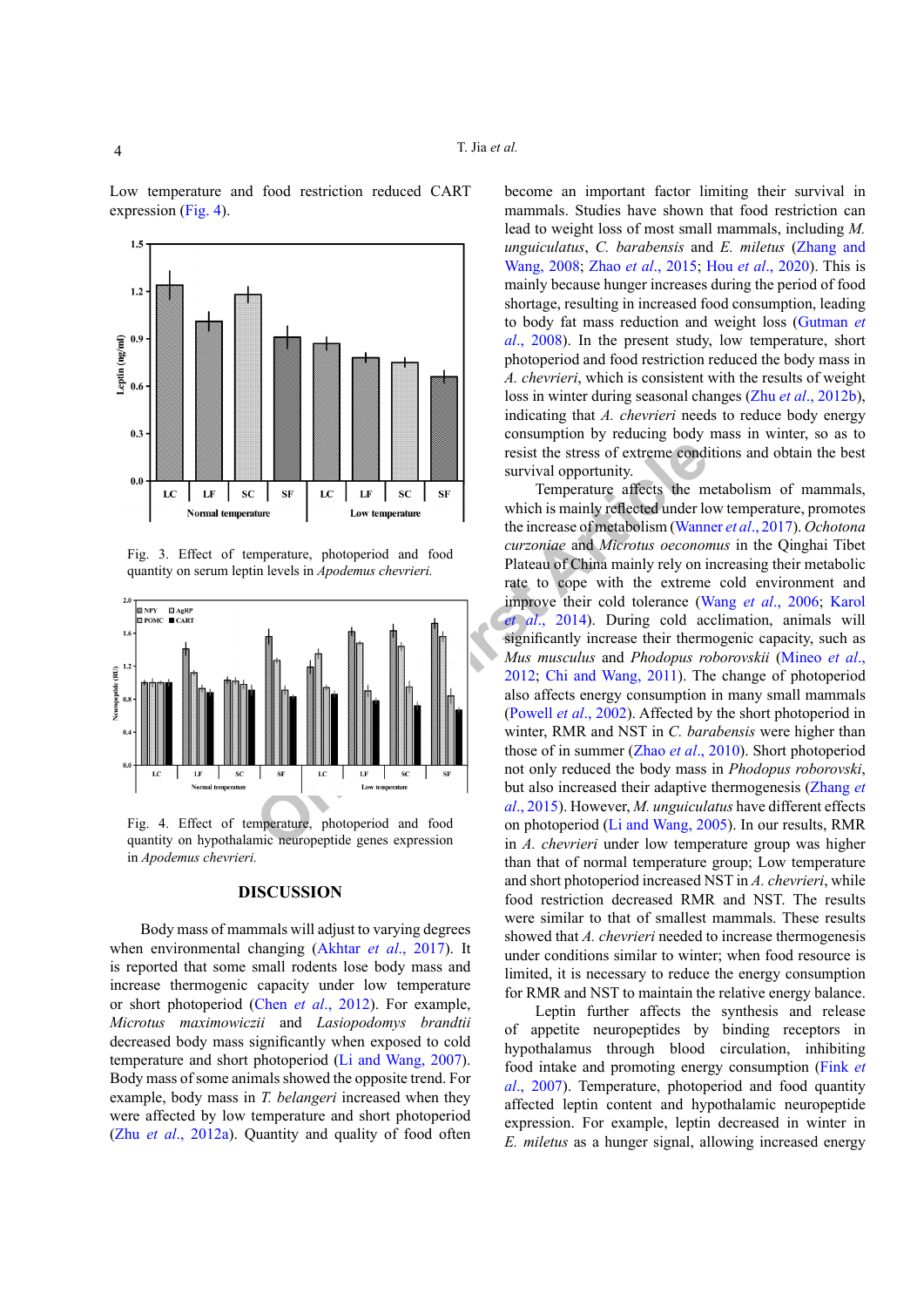comparison of the regulation of body mass significantly affecting their survival.<br>
In factors affecting their survival. The comparison of the Chi, Q.S. and Wang, D.H., 20<br>
significantly affected by food<br>
uniting cold chi, intake (Ren *et al*[., 2020](#page-5-15)). Under starvation, the decrease of leptin level usually stimulates the expression of NPY/ AgRP and inhibits the expression of POMC/CART ([Tang](#page-5-16) *et al*[., 2009](#page-5-16)). The results of the present study showed that the leptin content in *A. chevrieri* is significantly affected by temperature, photoperiod and food quantity after 28 days of domestication. Low temperature, short photoperiod and food restriction all reduce the leptin content in *A. chevrieri*, which is consistent with the previous research results of seasonal changes and food restriction in *A. chevrieri* (Zhu *et al*[., 2012b](#page-6-10), [2013b](#page-6-6)), indicating that leptin may be involved in body mass changes caused by temperature, photoperiod and food restriction. NPY and AgRP expressions were significantly affected by temperature and food quantity, indicating that temperature and food quantity were important factors affecting their survival. POMC expression was significantly affected by food quantity; CART expression was significantly affected by temperature and food quantity. These results show that *A. chevrieri* can actively increase the expression of appetite promoting neuropeptides, promote food intake and meet the survival needs of the body under the condition of low temperature and food shortage.

### **CONCLUSION**

In conclusion, different physiological indexes in *A. chevrieri* were affected by temperature, photoperiod and food quantity to varying degrees, suggesting that *A. chevrieri* can adapt to different environmental conditions by adjusting the changes of body mass and thermogenic capacity. Moreover, leptin and hypothalamic neuropeptide expression may be involved in the regulation of body mass in *A. chevrieri*.

# **ACKNOWLEDGMENTS**

This research was financially supported by Scientific Research Fund Project of Yunnan Provincial Department of Education (2021J1360), Yunnan Ten Thousand Talents Plan Young and Elite Talents Project (YNWR-QNRC-2019-047). We wish to thank Pro. Burkart Engesser at Historisches Museum Basel, Switzerland for correcting the English usage in the draft. Thank you for the anonymous reviewers and the editor of the journal for their valuable comments.

## *Ethics statement*

The protocol and study were approved by the Animal Care and Use Committee of the School of Life Sciences, Yunnan Normal University (No. 13-0901-011).

*Statement of conflict of interest*

The authors have declared no conflict of interest.

# **REFERENCES**

- Akhtar, M., Naz, S., Iqbal, M., Azeem, W. and Beg, M.A., 2017. Effect of seasonal swings and age specific variations on body weight of Indian Gerbille (*Tatera indica*). *Pakistan J. Zool.*, **49**: 2319-2322. <https://doi.org/10.17582/journal.pjz/2017.49.6.sc1>
- <span id="page-4-4"></span>Chen, J.F., Zhong, W.Q. and Wang, D.H., 2012. Seasonal changes in body mass, energy intake and thermogenesis in Maximowiczis' voles (*Microtus maximowiczii*) from the Inner Mongolian grassland. *J. comp. Physiol. B*, **182**: 275-285. [https://doi.](https://doi.org/10.1007/s00360-011-0608-9) org/10.1007/s00360-011-0608-9
- <span id="page-4-7"></span>Chi, Q.S. and Wang, D.H., 2011. Thermal physiology and energetics in male desert hamsters (*Phodopus roborovskii*) during cold acclimation. *J. comp. Physiol. B*, **181**: 91-103. [https://doi.org/10.1007/](https://doi.org/10.1007/s00360-010-0506-6) s00360-010-0506-6
- <span id="page-4-3"></span>Corbet, G.B., 1978. *The mammals of the Palaearctic region: A taxonomic review*. British Museum (Natural History), London. pp. 200-314.
- <span id="page-4-8"></span>Fink, B.D., Herlein, J.A., Almind, K., Cinti, S., Kahn, C.R. and Sivitz, W.I., 2007. Mitochondrial proton leak in obesity-resistant and obesityprone mice. *Am. J. Physiol. Regul. Integr. Comp. Physiol.*, **293**: 1773-1780. [https://doi.org/10.1152/](https://doi.org/10.1152/ajpregu.00478.2007) ajpregu.00478.2007
- <span id="page-4-2"></span>Friedman, J.M. and Halaas, J.L., 1998. Leptin and the regulation of body weight in mammals. *Nature*, **395**: 763-770. <https://doi.org/10.1038/27376>
- <span id="page-4-1"></span>Gao, W.R., Zhu, W.L. and Meng, L.H., 2013. Effects of photoperiod and high fat diet on energy intake and thermogenesis in female *Apodemus chevrieri*. *Acta Ecol. Sin.*, **33**: 5696-5703. [https://doi.org/10.5846/](https://doi.org/10.5846/stxb201304290870) [stxb201304290870](https://doi.org/10.5846/stxb201304290870)
- <span id="page-4-6"></span>Gutman, R., Hacmon-Keren, R., Choshniak, I., and Kronfeld-Schor, N., 2008. Effect of food availability and leptin on the physiology and hypothalamic gene expression of the golden spiny mouse: A desert rodent that does not hoard food. *Am. J. Physiol. Regul. Integr. Comp. Physiol.*, **295**: 2015- 2023.<https://doi.org/10.1152/ajpregu.00105.2008>
- <span id="page-4-5"></span>Hou, D.M., Ren, X.Y., Zhu, W.L. and Zhang, H., 2020. Comparative study on phenotypic differences in *Eothenomys miletus* under food restriction and refeeding between Xianggelila and Jianchuan from Hengduan mountain regions. *Indian J. Anim. Res.*, **54**: 835-840. <https://doi.org/10.18805/ijar.B-1151>
- <span id="page-4-0"></span>Hu, S.N., Zhu, Y.Y., Lin, L., Zheng, W.H. and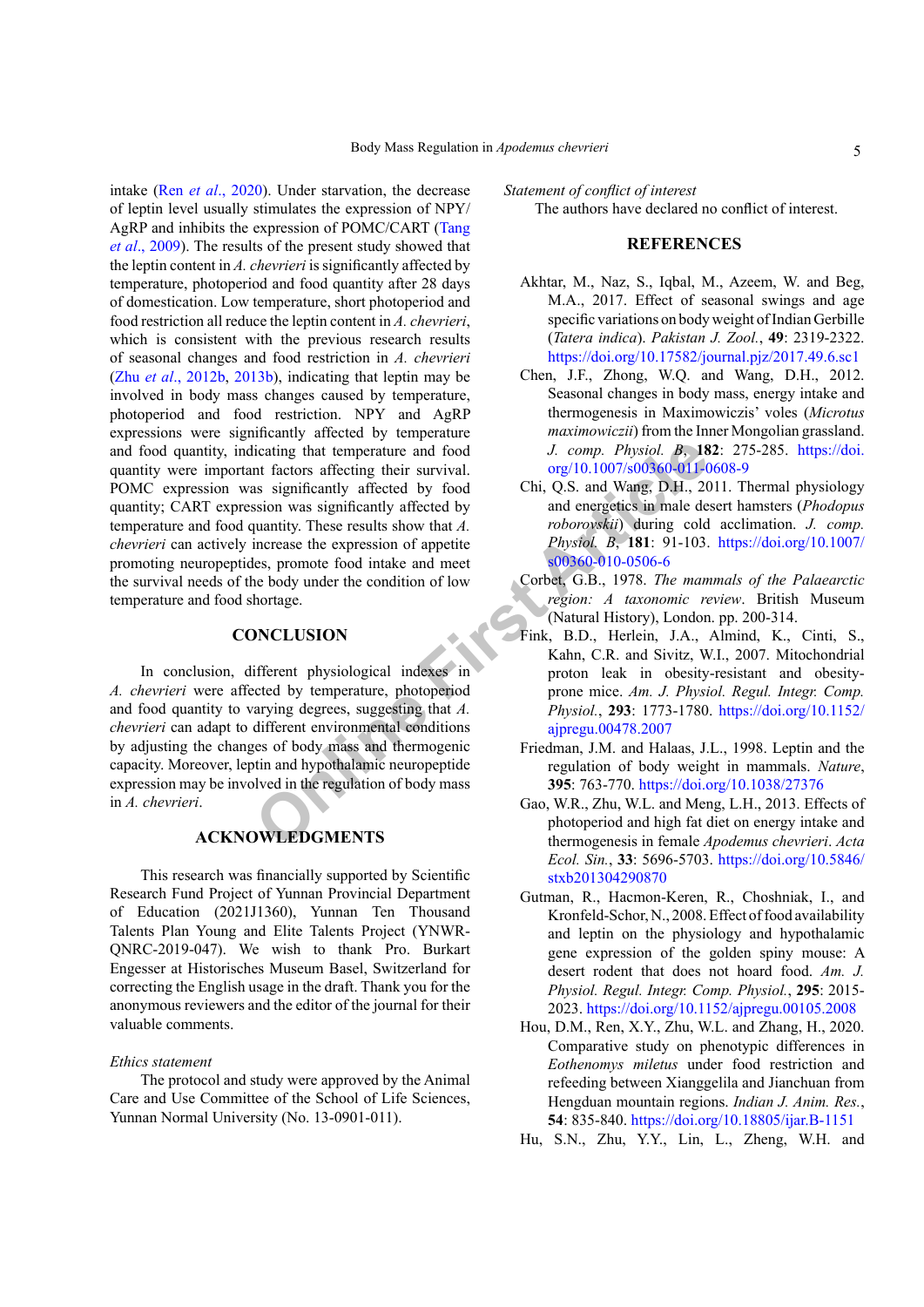Liu, J.S., 2017. Temperature and photoperiod as environmental cues affect body mass and thermoregulation in Chinese bulbuls, *Pycnonotus sinensis*. *J. exp. Biol.*, **220**: 844-855. [https://doi.](https://doi.org/10.1242/jeb.143842) [org/10.1242/jeb.143842](https://doi.org/10.1242/jeb.143842)

- Karakas, A., Camsaril, C., Serin, E. and Gündüz, B., 2005. Effects of photoperiod and food availability on growth, leptin, sexual maturation and maintenance in the Mongolian gerbils (*Meriones unguiculatus*). *Zool. Sci.*, **22**: 665-670. [https://doi.](https://doi.org/10.2108/zsj.22.665) [org/10.2108/zsj.22.665](https://doi.org/10.2108/zsj.22.665)
- Karol, Z., Zbigniew, B., Szafrańska P.A., Monika, W. and Marek, K., 2014. Lower body mass and higher metabolic rate enhance winter survival in root voles, *Microtus oeconomus*. *Biol. J. Linn. Soc.*, **113**: 297-309. https://doi.org/10.1111/bij.12306
- <span id="page-5-14"></span><span id="page-5-7"></span>Kirkwood, T.B. and Shanley, D.P., 2005. Food restriction, evolution and ageing. *Mech. Ageing Dev.*, **126**: 1011-1016. https://doi.org/10.1016/j. [mad.2005.03.021](https://doi.org/10.1016/j.mad.2005.03.021)
- Comomus. Biol. J. Linn. Soc.,<br> **Comomus.** Biol. J. Linn. Soc.,<br>
Interperiodio.org/10.1111/bij.12306<br>
18. 2826.2003.01007x<br>
2826.2003.01007x<br>
2826.2003.01007x<br>
2826.2003.01007x<br>
2826.2003.01007x<br>
2826.2003.01007x<br>
2826.2003 Li, X.S. and Wang, D.H., 2005. Seasonal adjustments in body mass and thermogenesis in Mongolian gerbils (*Meriones unguiculatus*): The roles of short photoperiod and cold. *J. comp. Physiol. B*, **175**: 593-600. https://doi.org/10.1007/s00360-005- [0022-2](https://doi.org/10.1007/s00360-005-0022-2)
- <span id="page-5-8"></span>Li, X.S. and Wang, D.H., 2007. Photoperiod and temperature can regulate body mass, serum leptin concentration, and uncoupling protein 1 in Brandt's voles (*Lasiopodomys brandtii*) and Mongolian gerbils (*Meriones unguiculatus*). *Physiol. Biochem. Zool.*, **80**: 326-334. https://doi.org/10.1086/513189
- <span id="page-5-5"></span>Lu, Q., Zhong, W.Q. and Wang, D.H., 2007. Effects of photoperiod history on body mass and energy metabolism in Brandt's voles (*Lasiopodomys brandtii*). *J. exp. Biol.*, **210**: 3838-3847. https://doi. [org/10.1242/jeb.010025](https://doi.org/10.1242/jeb.010025)
- <span id="page-5-1"></span>Mineo, P.M., Cassell, E.A., Roberts, M.E. and Schaeffer, P.J., 2012. Chronic cold acclimation increases thermogenic capacity, non-shivering thermogenesis and muscle citrate synthase activity in both wildtype and brown adipose tissue deficient mice. *Comp. Biochem. Physiol. A*, **161**: 395-400. [https://](https://doi.org/10.1016/j.cbpa.2011.12.012) [doi.org/10.1016/j.cbpa.2011.12.012](https://doi.org/10.1016/j.cbpa.2011.12.012)
- <span id="page-5-10"></span>Morton, G.J., Cummings, D.E., Baskin, D.G. and Brash, D.G., 2006. Central nervous system control of food intake and body weight. *Nature*, **443**: 289-295. <https://doi.org/10.1038/nature05026>
- <span id="page-5-13"></span>Powell, C.S., Blaylock, M.L., Wang, R., Hunter, H.L. and Nagy, T.R., 2002. Effects of energy expenditure and UCP1 on photoperiod-induced weight gain in collared lemmings. *Obes. Res.*, **10**: 541-550.

<https://doi.org/10.1038/oby.2002.73>

- <span id="page-5-15"></span>Ren, Y., Liu, P.F., Zhu, W.L., Zhang, H. and Cai, J.H., 2020. Higher altitude and lower temperature regulate the body mass and energy metabolism in male *Eothenomys miletus*. *Pakistan J. Zool.*, **52**: 139-146. [https://doi.org/10.17582/journal.](https://doi.org/10.17582/journal.pjz/2020.52.1.139.146) [pjz/2020.52.1.139.146](https://doi.org/10.17582/journal.pjz/2020.52.1.139.146)
- <span id="page-5-2"></span>Rezende, E.L., Chappell, M.A. and Hammond, K.A., 2004. Cold-acclimation in *Peromyscus*: temporal effects and individual variation in maximum metabolism and ventilatory traits. *J. exp. Biol.*, **207**: 295-305. <https://doi.org/10.1242/jeb.00760>
- <span id="page-5-9"></span>Rousseau, K., Atcha, Z. and Loudon, A.S.I., 2003. Leptin and seasonal mammals. *J. Neuroendocrinol.*, **15**: 409-414. [https://doi.org/10.1046/j.1365-](https://doi.org/10.1046/j.1365-2826.2003.01007.x) 2826.2003.01007.x
- <span id="page-5-0"></span>Szafranska, P.A., Zub, K. and Konarzewski, M., 2013. Seasonal variation of resting metabolic rate and body mass in free-living weasels *Mustela nivalis*. *Physiol. Biochem. Zool.*, **86**: 791-798. [https://doi.](https://doi.org/10.1086/673286) org/10.1086/673286
- <span id="page-5-16"></span>Tang, G.B., Cui, J.G. and Wang, D.H., 2009. Role of hypoleptinemia during cold adaptation in Brandt's voles (*Lasiopodomys brandtii*). *Am. J. Physiol. Regul., Integr. Comp. Physiol.*, **297**: 1293-1301. <https://doi.org/10.1152/ajpregu.00185.2009>
- <span id="page-5-4"></span>Wang, J.M., Zhang, Y.M. and Wang, D.H., 2006. Photoperiodic regulation in energy intake, thermogenesis and body mass in root voles (*Microtus oeconomus*). *Comp. Biochem. Physiol. A Mol. Integr. Physiol.*, **145**: 546-553. [https://doi.](https://doi.org/10.1016/j.cbpa.2006.08.034) org/10.1016/j.cbpa.2006.08.034
- <span id="page-5-12"></span>Wanner, S.P., Almeida, M.C. and Shimansky, Y.P., 2017. Cold-induced thermogenesis and inflammationassociated cold-seeking behavior are represented by different dorsomedial hypothalamic sites: A three-dimensional functional topography study in conscious rats. *J. Neurosci.*, **37**: 6956-6971. [https://](https://doi.org/10.1523/JNEUROSCI.0100-17.2017) [doi.org/10.1523/JNEUROSCI.0100-17.2017](https://doi.org/10.1523/JNEUROSCI.0100-17.2017)
- <span id="page-5-3"></span>Xu, J., Bao, Y. X., Zhang, L.L., Shen, L., Wei, D. and Wang, C., 2010. Seasonal changes of thermogenic capacity in Melano-bellied oriental voles (*Eothenomys melanogaster*). *Acta Ecol. Sin.*, **31**: 78- 83.<https://doi.org/10.1016/j.chnaes.2010.11.013>
- <span id="page-5-6"></span>Yom-Tov, Y. and Yom-Tov, J., 2005. Global warming, Bergmann's rule and body size in the masked shrew *Sorex cinereus* Kerr in Alaska. *J. Anim. Ecol.*, **74**: 803-808. [https://doi.org/10.1111/j.1365-](https://doi.org/10.1111/j.1365-2656.2005.00976.x) [2656.2005.00976.x](https://doi.org/10.1111/j.1365-2656.2005.00976.x)
- <span id="page-5-11"></span>Zhang, L.N. and Wang, D.H., 2008. Effects of food restriction and refeeding on energy balance regulation in Mongolian gerbils (*Meriones*